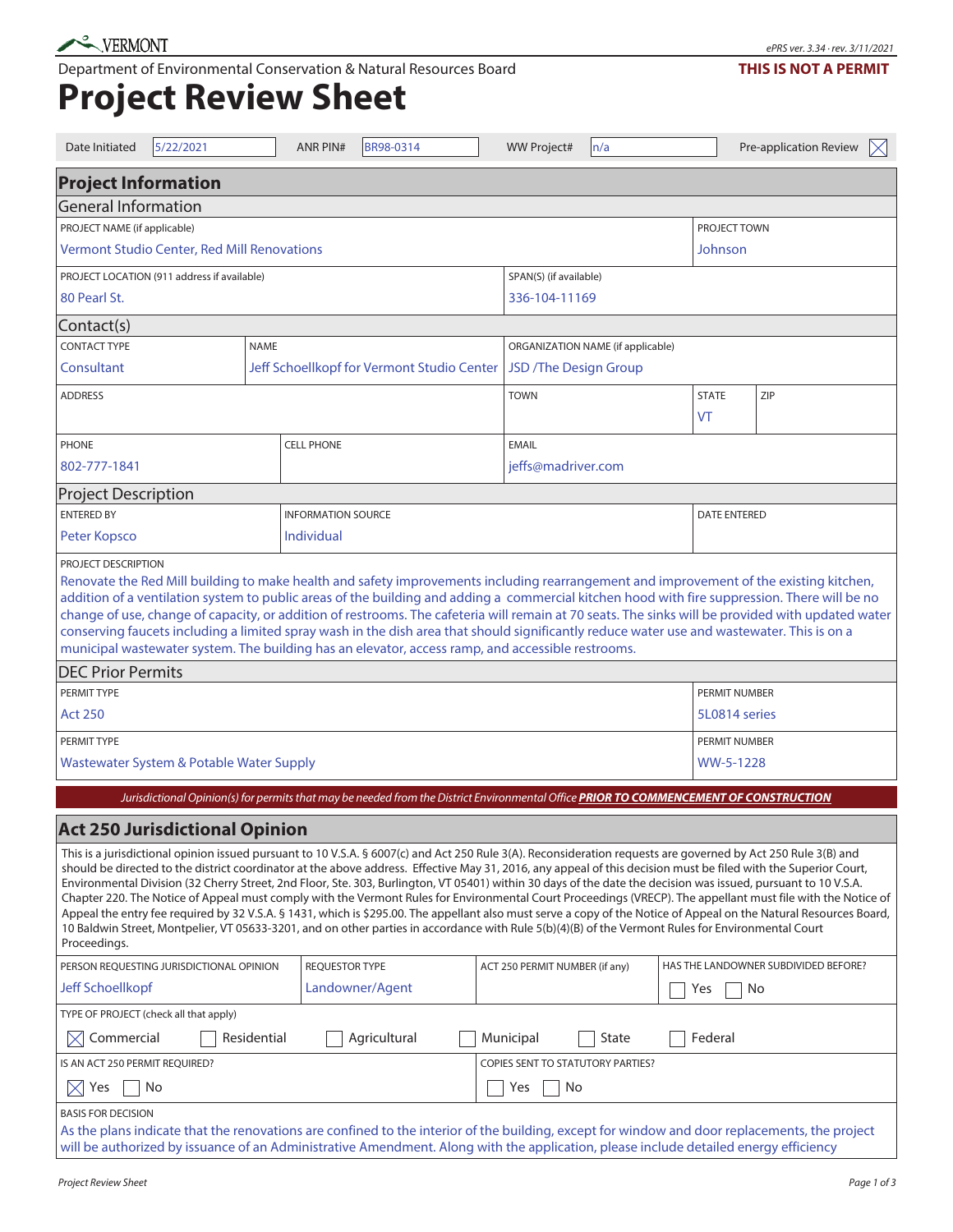| VERMONT                                                                                                                                                                                                                                                                                                             |                                                                                | ePRS ver. 3.34 · rev. 3/11/2021 |  |  |  |  |  |
|---------------------------------------------------------------------------------------------------------------------------------------------------------------------------------------------------------------------------------------------------------------------------------------------------------------------|--------------------------------------------------------------------------------|---------------------------------|--|--|--|--|--|
| measures to be implemented, along with the project plans. If a WW permit is required, an AA would not be issued until the WW permit has<br>been issued.                                                                                                                                                             |                                                                                |                                 |  |  |  |  |  |
| <b>DISTRICT COORDINATOR SIGNATURE</b>                                                                                                                                                                                                                                                                               | <b>Susan Baird, District Coordinator</b>                                       | <b>WERMONT</b>                  |  |  |  |  |  |
|                                                                                                                                                                                                                                                                                                                     | [email] susan.baird@vermont.gov<br>[phone] 802-476-0134                        |                                 |  |  |  |  |  |
| Susanpaird 2021.06.04                                                                                                                                                                                                                                                                                               | <b>Natural Resources Board</b><br>District 5, 6, & 9 Environmental Commissions |                                 |  |  |  |  |  |
|                                                                                                                                                                                                                                                                                                                     | 10 Baldwin Street, Montpelier, VT 05633-3201                                   |                                 |  |  |  |  |  |
| Wastewater System & Potable Water Supply Permit Jurisdictional Opinion                                                                                                                                                                                                                                              |                                                                                |                                 |  |  |  |  |  |
| IS A WASTEWATER SYSTEM & POTABLE WATER SUPPLY PERMIT/APPROVAL REOUIRED?                                                                                                                                                                                                                                             | PERMIT NOT REOUIRED?                                                           |                                 |  |  |  |  |  |
| Permit application currently under review<br>Yes                                                                                                                                                                                                                                                                    | <b>Boundary Line Adjustment</b>                                                | Home Occupation                 |  |  |  |  |  |
| Permit issued on<br>$\times$<br>No                                                                                                                                                                                                                                                                                  | Clean Slate                                                                    | Notice of Permit Requirement    |  |  |  |  |  |
| <b>BASIS FOR DECISION</b>                                                                                                                                                                                                                                                                                           |                                                                                |                                 |  |  |  |  |  |
| No operational change to WW-5-1228.                                                                                                                                                                                                                                                                                 |                                                                                |                                 |  |  |  |  |  |
| REGIONAL OFFICE STAFF SIGNATURE                                                                                                                                                                                                                                                                                     |                                                                                |                                 |  |  |  |  |  |
| 2021.06.04                                                                                                                                                                                                                                                                                                          |                                                                                |                                 |  |  |  |  |  |
| 14:46:59 -04'00'                                                                                                                                                                                                                                                                                                    |                                                                                |                                 |  |  |  |  |  |
|                                                                                                                                                                                                                                                                                                                     |                                                                                |                                 |  |  |  |  |  |
| The following are preliminary, non-binding determinations made by DEC Permit Specialists identifying other permits that may be needed                                                                                                                                                                               | <b>PRIOR TO COMMENCEMENT OF CONSTRUCTION</b>                                   |                                 |  |  |  |  |  |
|                                                                                                                                                                                                                                                                                                                     | <b>SPECIAL WETLANDS DISCLAIMER</b>                                             |                                 |  |  |  |  |  |
| A desktop review cannot definitively confirm the presence or absence of a wetland in or within fifty feet of your project site. This review sheet is the result of a                                                                                                                                                |                                                                                |                                 |  |  |  |  |  |
| desktop review that included reviewing the project site with these mapping tools available at https://anr.vermont.gov/maps. Many wetlands do not appear on<br>these maps. You are advised to review the site on the ground for wetlands, regardless of whether this box is checked or not (https://dec.vermont.gov/ |                                                                                |                                 |  |  |  |  |  |
| watershed/wetlands/what/guide). To confirm the presence/absence of wetlands, contact a qualified environmental consultant (https://dec.vermont.gov/                                                                                                                                                                 |                                                                                |                                 |  |  |  |  |  |
| watershed/wetlands/what/id/wetland-consultant-list) or the State Wetlands Program (https://dec.vermont.gov/watershed/wetlands).                                                                                                                                                                                     |                                                                                |                                 |  |  |  |  |  |
| Preliminary, Non-binding Determination of the Applicability of Other State Permits<br>Note: Fact Sheet numbers below refer to permit fact sheets available at: http://dec.vermont.gov/permits/handbook/info-sheets                                                                                                  |                                                                                |                                 |  |  |  |  |  |
| Agency of Natural Resources - Department of Environmental Conservation                                                                                                                                                                                                                                              |                                                                                |                                 |  |  |  |  |  |
| WASTE MANAGEMENT & PREVENTION DIVISION                                                                                                                                                                                                                                                                              |                                                                                |                                 |  |  |  |  |  |
| $\boxtimes$ Demolition Waste                                                                                                                                                                                                                                                                                        |                                                                                |                                 |  |  |  |  |  |
| Contact: Jim Surwillo<br>Email: james.surwilo@vermont.gov<br>Phone: 802-522-5056                                                                                                                                                                                                                                    |                                                                                |                                 |  |  |  |  |  |
| Department of Public Safety                                                                                                                                                                                                                                                                                         |                                                                                |                                 |  |  |  |  |  |
| $\boxtimes$ Construction Permit Fire Prevention, Electrical, Plumbing, Accessibility (ADA) [Fact Sheets #49, 50, 50.1, & 50.2]                                                                                                                                                                                      |                                                                                |                                 |  |  |  |  |  |
| Barre:<br>802-479-4434<br>$\times$                                                                                                                                                                                                                                                                                  |                                                                                |                                 |  |  |  |  |  |
| Department of Health                                                                                                                                                                                                                                                                                                |                                                                                |                                 |  |  |  |  |  |
| Food & Lodging Program [Fact Sheets #51, 51.1, 52, 53, 53.1, 54, 55, & 55.1] [See Public Health Inspection Area Map]                                                                                                                                                                                                |                                                                                |                                 |  |  |  |  |  |
| $\times$<br><b>Contact: Paul Fernald</b>                                                                                                                                                                                                                                                                            | Email: paul.fernald@vermont.gov                                                | Phone: 802-888-1334             |  |  |  |  |  |
| Program for Asbestos Control & Lead Certification [Fact Sheets #54, 55, & 55.1]<br>$\bowtie$                                                                                                                                                                                                                        |                                                                                |                                 |  |  |  |  |  |
| Phone: 802-863-7220                                                                                                                                                                                                                                                                                                 |                                                                                |                                 |  |  |  |  |  |
| Vermont Energy Code Assistance Center                                                                                                                                                                                                                                                                               |                                                                                |                                 |  |  |  |  |  |
| Vermont Building Energy Standards [ Fact Sheet #47.2 ]<br>$\mathbb{X}$                                                                                                                                                                                                                                              |                                                                                |                                 |  |  |  |  |  |
| <b>Contact: Kelly Launder</b>                                                                                                                                                                                                                                                                                       | Email: kelly.launder@vermont.gov                                               | Phone: 802-828-4039             |  |  |  |  |  |
| Division for Historic Preservation                                                                                                                                                                                                                                                                                  |                                                                                |                                 |  |  |  |  |  |
| $\boxtimes$ Historic Buildings & Archeological Sites [ Fact Sheets #47.1 & 101 ]                                                                                                                                                                                                                                    |                                                                                |                                 |  |  |  |  |  |